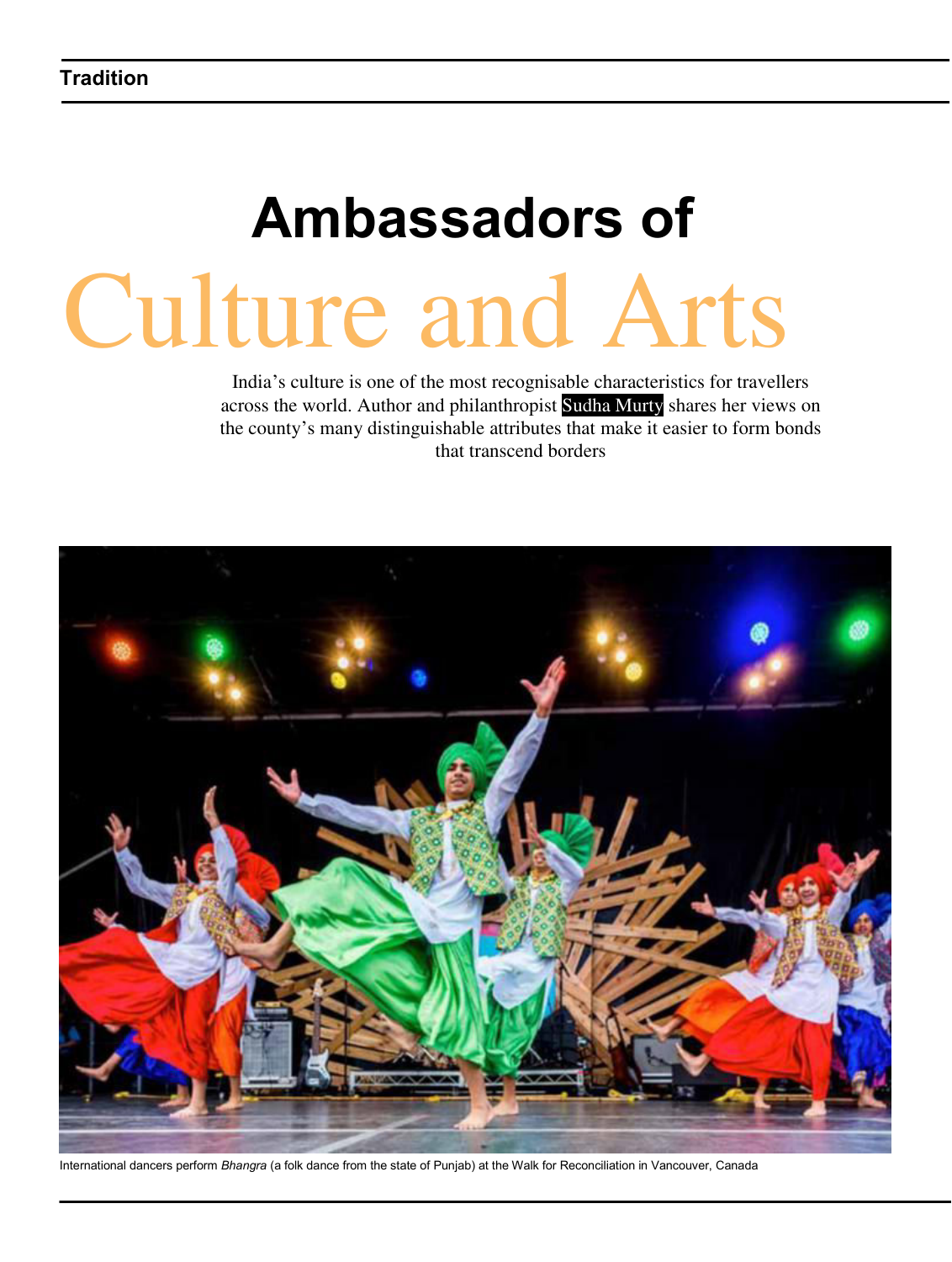Similarly, whenever I get a chance to travel overseas, I make it a point to understand and research about why it is popular. Following this regimen, I have managed to travel to some destinations that are not-so-known amongst Indians. The research that I do, the interactions that I enjoy and the information that I manage to exchange, are, when you

**I**t's common for tourists to research

about the destination to be visited before arriving. Not only does this help a traveller to plan a trip better but to also make the experience of going around and discovering new places more immersive. Before travelling, I too do my diligence to understand the destination and its facets. It's always a delight to know why a certain tradition is being followed for centuries. What also intrigues me is the cultural and historical connect between the place I am visiting and India. And with our vast repertoire of heritage, it's not so tough to find a link. For me, the historical significance of a place often guides my decision to travel

there. For example, a hobby I took up a few years ago, to learn Kannada as it was originally spoken in the eighth and ninth century made me travel through the southern parts of India extensively.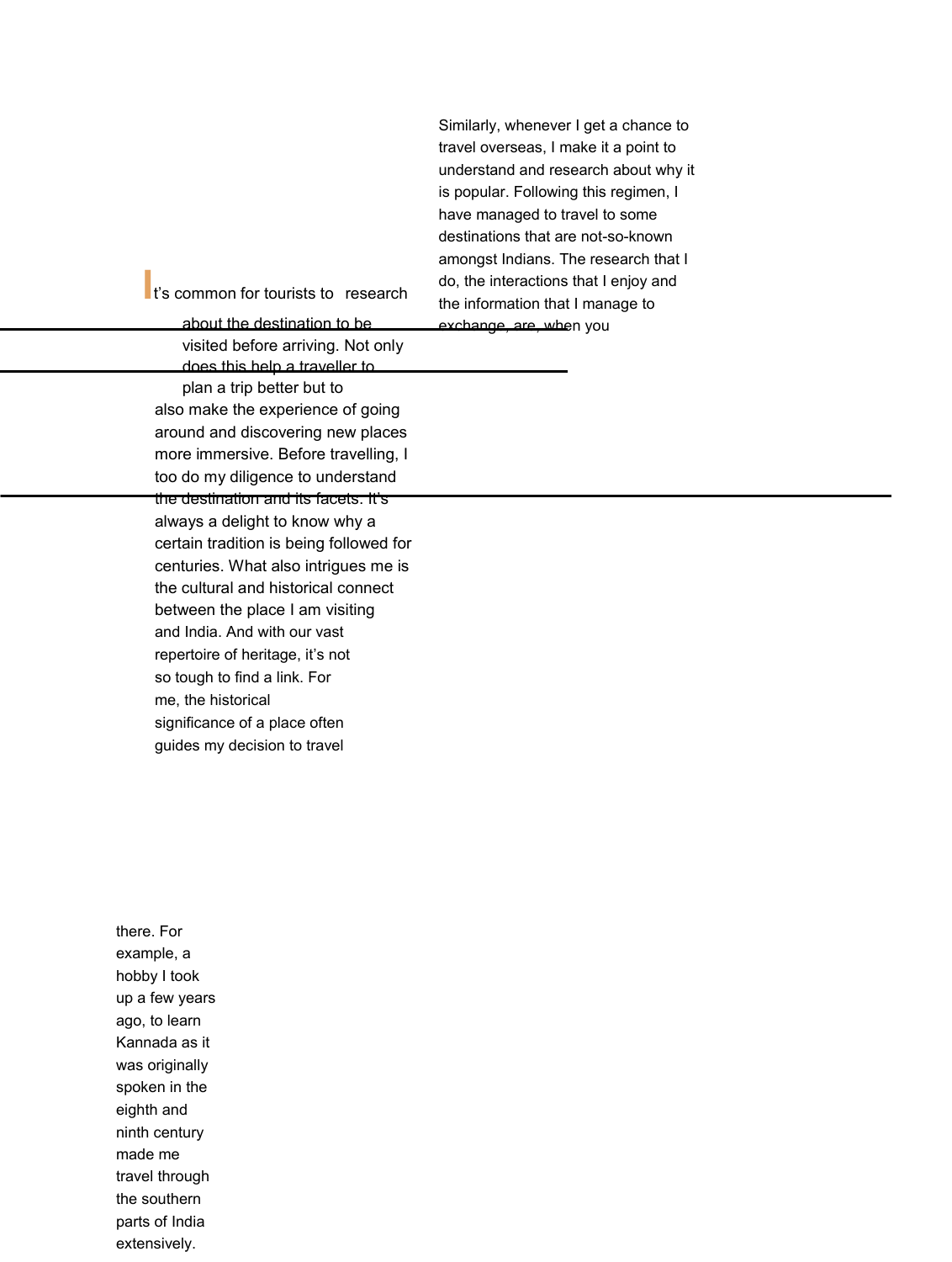## **Tradition**



culture in the world, even in the remotest parts, and across every

An audience of over 2,000 moviegoers enjoy the premiere of a film starring Bollywooda superstar Shah Rukh Khan in the splendid open-air setting of Somerset House in London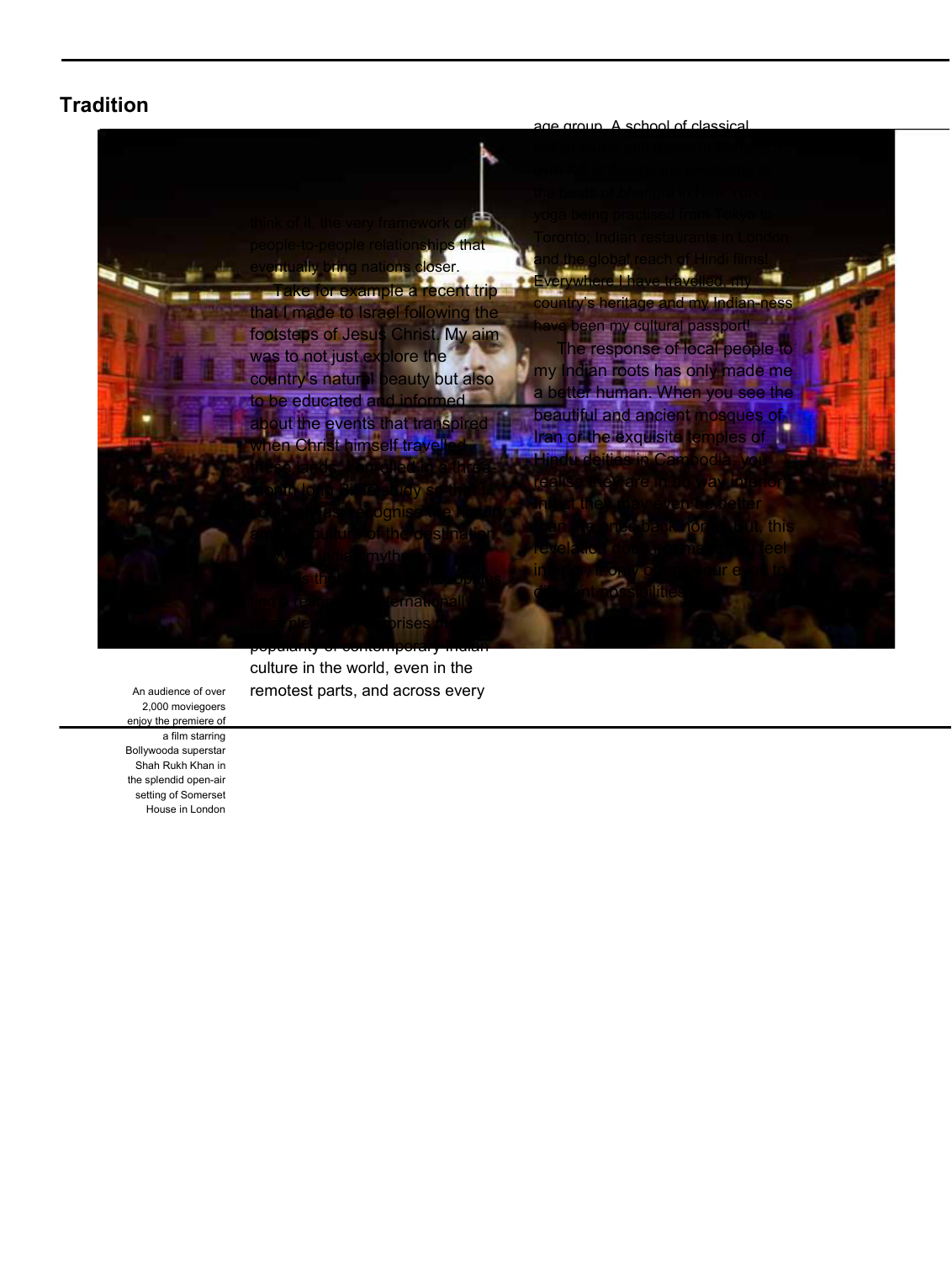Bollywood actor Salman Khan unveils his waxwork figure at Madame Tussauds in London. Bollywood actors have long been promoters of India's cultural and artistic heritage across the world

A simple attire of a saree or a *khadi* kurta can immediately put someone you are meeting for the first time at ease and can speak volumes about humility. In this regard, Bollywood has played a major part in spreading our delightful cultural nuances to the farthest corners of the globe. I remember during my journey through Iran, I had approached a shopkeeper for some fresh *naan* (a thick, fluffy flatbread resembling a pita/pancake). When the shopowner handed me my order, he looked at my saree and said, "Amitabh Bachchan?" When my response didn't showcase his enthusiasm, he continued, "Salman Khan? Shah Rukh Khan?". After hearing the names of the famous Hindi movie actors, I realised what he was trying to say. "Yes, I am from the same country as them," I replied. He smiled and said, "No money". Even when I insisted, he refused. In broken English, he explained, "India. Bollywood. Very nice. Good dance. Good dress. Good music. Iranian like!" I couldn't help but smile.



Bollywood has graduated from being a part of the movie industry to becoming a vital partner when it comes to business generation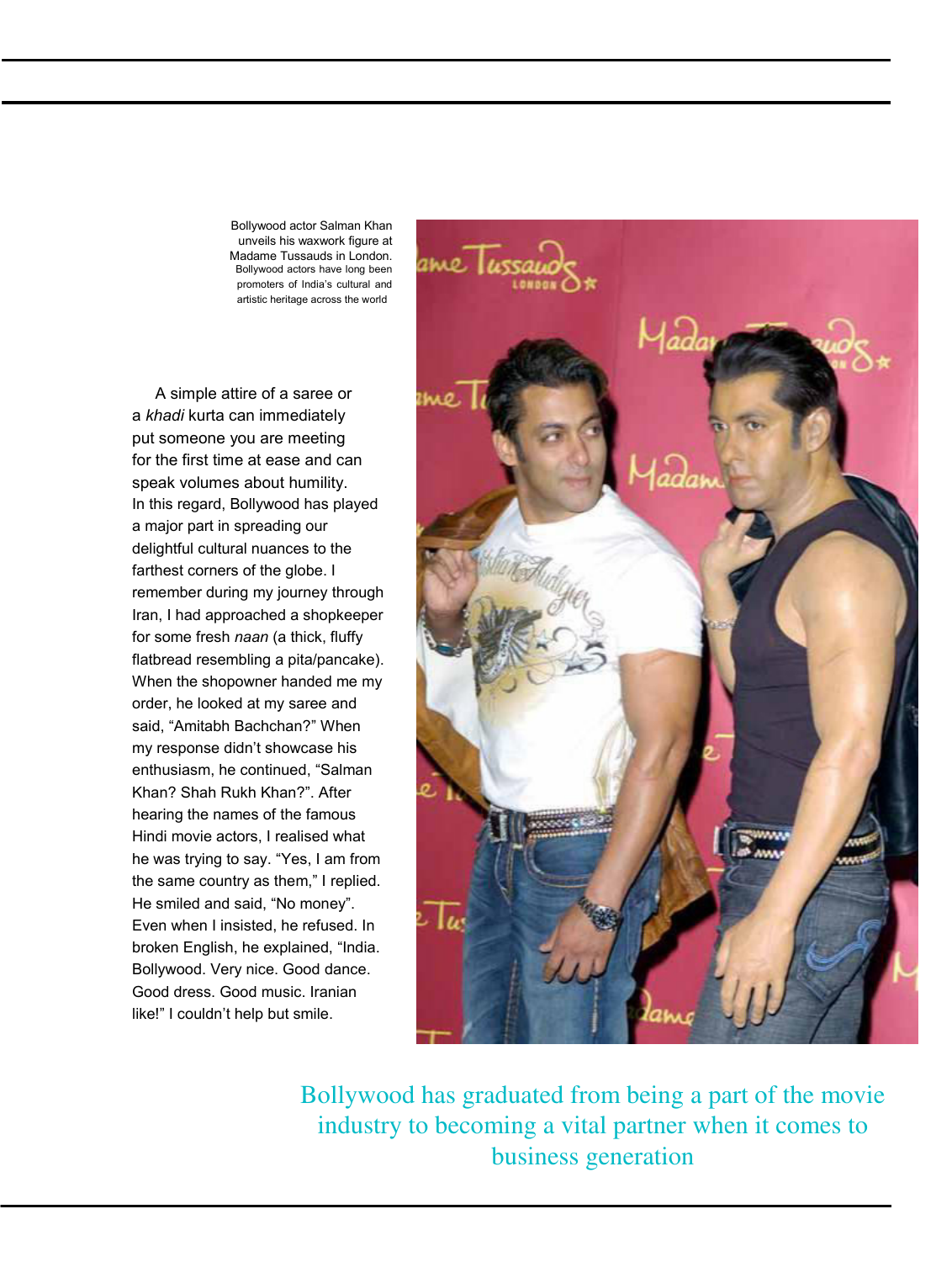## **Tradition**



**Top**: Vibrant colours and iconic decorations adorn the facade of an Indian apparel store in London **Bottom**: Author Sudha Murty. Her books, inspired from her travels around the world, often depict instant friendships and cultural connections formed through a common love for Indian movies, music and dance

A Spanish fellow traveller added, "I too love Hindi films. They have increased the popularity of Spain and have also increased tourist footfall to the country. The song "*Senorita*" from the movie *Zindagi Na Milegi Dobara*, which was shot in Spain has made our country a household name in India. The movie also brought the traditional Tomatina festival into the limelight!"

My travels also took me to Bukhara, a city in Uzbekistan. As I went for an evening stroll, the faint tunes of a familiar Bollywood song had me following it. Within minutes, I found myself outside a restaurant by a lake — Lyabi House. "I am from India and this song is from my country," I said to the artist the moment he stopped singing. "*Hindustan*?" he asked. I nodded. "*Namaste*!" he greeted me with a grin and nodded his head vigorously, as if to acknowledge this new-found link between us. I revelled in the little nostalgia for my homeland, while for the singer, it was his first brush with a person from a land about which he sings songs! It wasn't about a big achievement such as a space mission or a sports victory, but more

Restaurants serving Indian cuisine have been very popular across the world and are often based on the theme of Hindi movies